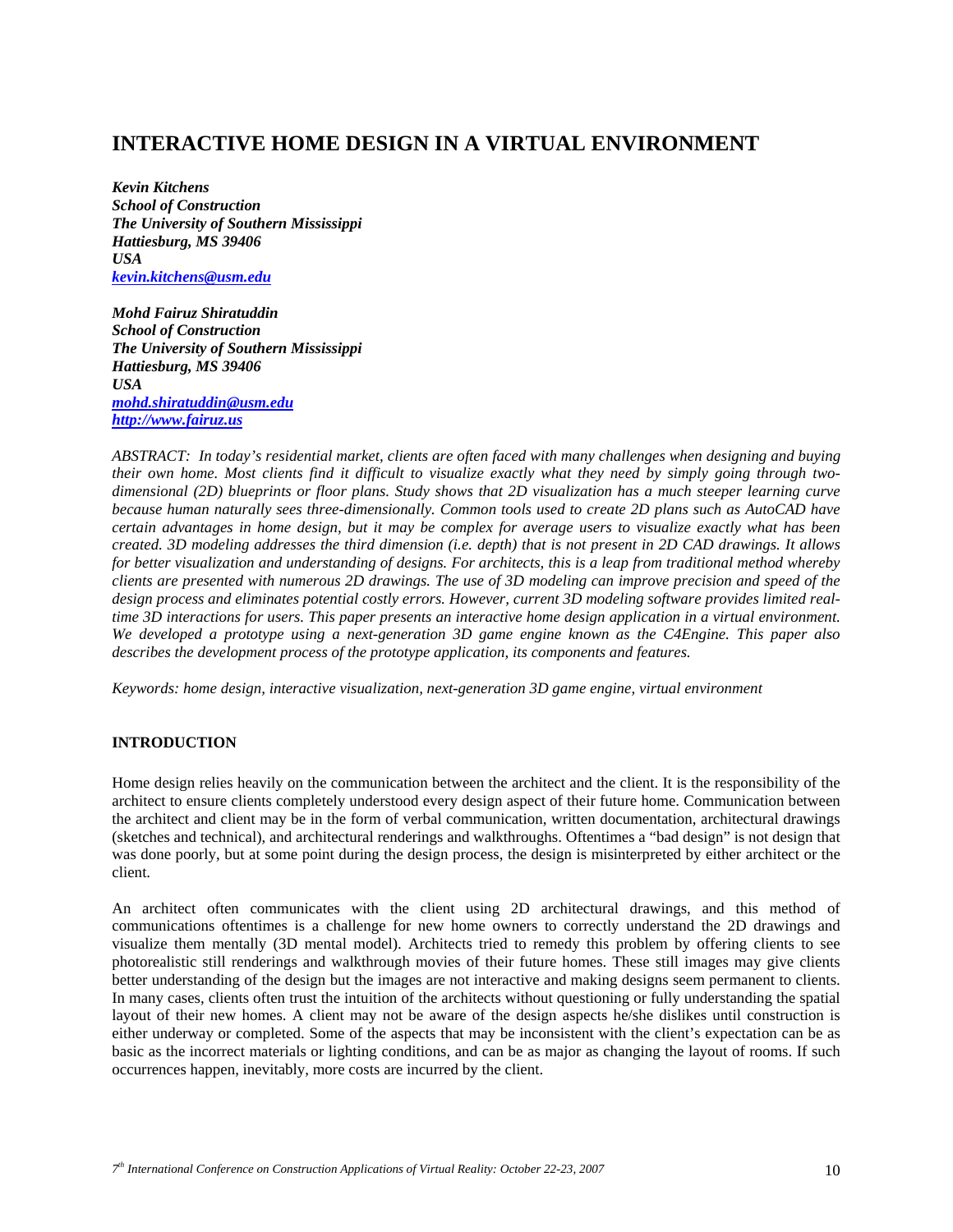This paper presents an approach for a client to walkthrough a design of a three bedroom house in a virtual environment (VE). A prototype application is currently being developed using BuildITC4. BuildITC4 is based on a next-generation 3D game engine known as the C4Engine developed by Terathon Software (Lengyel, 2007). Based on our students' inputs, BuildITC4 is being modified on an on-going basis and our end goal is for it to be a VEbased interactive architectural design software. To date, the prototype application has following features; simulation of depth of textures and materials through the use of bump and parallax mapping, real-time interaction and visualization of the 3D model of a house, clients are able to change certain characteristics of the proposed house design, interact with different lighting conditions, visualize different alternative materials, make layout changes such as adding or remove walls and changing the layout of rooms. This paper also describes the development process of the prototype application.

#### **2D MISCOMMUNICATION, 3D REMEDY AND VIRTUAL ARCHITECTURE**

Architect-to-client communication is important and oftentimes being the overlooked aspect of design. According to Chen (2004), an unbalanced number of defects and flaws in architectural design can be traced to the inefficiency of communication between the architect and the client. Poor communication has been the main hindrance to the quality of design and at the same time affected clients' satisfaction. The root of this miscommunication stems from the fact that majority of the clients have difficulties understanding the aspects of 2D architectural drawings. Human beings see objects three-dimensionally and do not think in a two-dimensional perspective. Chen (2004) further states that "The first problem the information receiver experiences when communicating with the architect by architectural drawings is the difficulty to visualize the three-dimensional space by combining various information from the plans and the facades." In fact, architects and designers go to school and study the method 2D interpretation for several years until it is fully mastered (Sweller, 1988; Dobert, 1999).

However, when clients are presented with three-dimensional images, their mind does not have to generate the mental imagery from the abstracted 2D architectural drawings. This leaves more space to the actual spatial reasoning process (Chen, 2004). Furthermore, the series of 3D images or 3D animation decomposes the information of the architectural concept into small chunks hence avoiding the chance of information overloading during communication. Chen's research shows that a 3D image can greatly simplify the communication process by offering the client a chance to see the architectural concept with the presence of depth, and thus taking away the need to piece together two or more static images in order to get the desired mental image of the architectural design. Referring to another research by Sweller (1988) and Dobert (1999), it can also be concluded that a person without formal architectural training is unable to digest the information presented on typical 2D technical drawings. The information required to visualize a specific design concept is scattered across several different illustrations. This will greatly reduce both the fidelity and speed of communication between the architect and the client.

In order to tackle this communication problem, architects are beginning to utilize 3D computer generated models. 3D modeling opens up the avenues for architects to create photorealistic renderings and walkthrough animated movies that are easier for clients to understand and comprehend. A complete 3D model constitutes of the following elements (Cory and Bozell, 2001): **Form** - Shape and Size, **Attributes -** Materials and Physical Properties, **Relationship/Assembly -** How parts are related, and what moves with what and **Behavior -** Doors opening and closing. The use of 3D modeling gives the architect the upper hand when it comes to showing the client aspects of design. However, there are still flaws in this approach. According to a research conducted by Kheir Al-Kodmany (2002), when a client views a 3D animation walkthrough of ones future home, one may see something that needs to be changed e.g. the material used. Since the animation was not rendered in real time (or pre-rendered) it is not possible for the architect to make instant design changes. This limitation makes the client felt like the design is permanent or stagnant (Kheir Al-Kodmany, 2002). In fact, if the client wishes to change something such as textures, lighting conditions, or remove a partition wall, the architect must take back the model, make the changes, re-render it, and then show it again to the client. What if the client wants to make more design changes? This process becomes a repetitive-loop and this is one of the main problems of non-interactive design. Most clients do not understand the elements that go into developing 3D scenes; therefore, they will not understand the length of time it takes to rerender a 3D scene or model (Kheir Al-Kodmany, 2002).

It is a common practice that the architects and contractors create a sample life-size mockup or physical mock-up (PMU) of a house or a building (Shiratuddin and Thabet, 2001). Mackie et al (2002) discovers that, "Three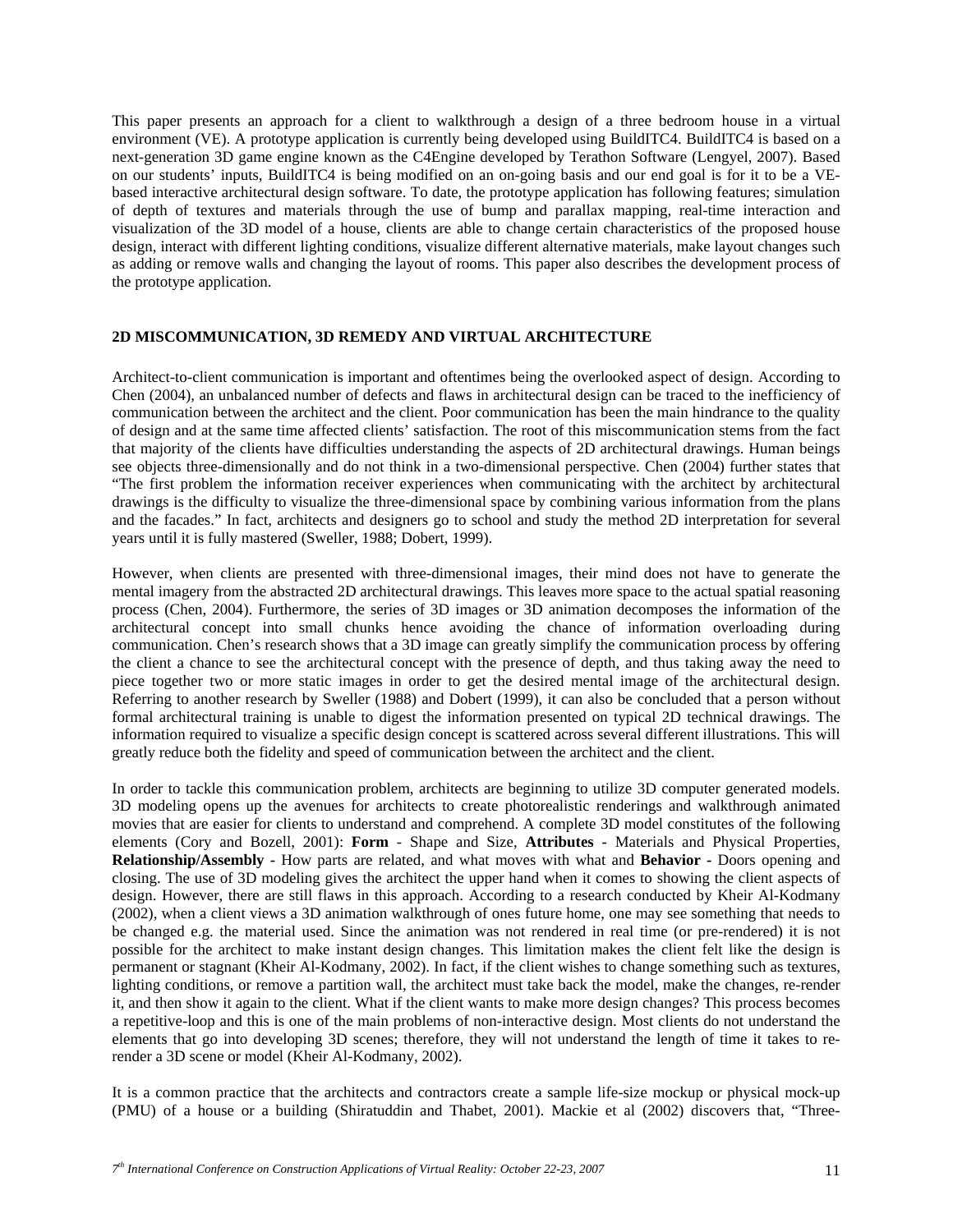dimensional (3D) visualization is currently used widely in the design process. There is a point, however, at which traditional 3D visualization approaches (viewing 3D models using software on desktop displays) becomes limited. While these visualizations are very helpful, they have no comparison to the experience of viewing a physical, fullscale mockup in real space. A PMU provides a better understanding of the 3D spatial structure and scale of the current design. Thus, some construction companies create actual life-size mockups of model homes so that problems can be discovered before construction begins. While life-size PMUs may have proven useful, they have problems as well. The problem mainly lies in the cost and time to construct these mockups that will add up as cost, space and time for the professionals involved. Mackie et al (2002) concludes: "Unfortunately, finding a problem is not the same thing as finding the solution. Therefore, several iterations may be needed, and there may be several mockups created and destroyed. The obvious costs of parts, labor, and travel costs for domain experts to get to the mockup site outweighed the finished design; and it is a cost that adds up for any company." The abovementioned problem can be resolved through the use of real-time interactive and immersive VE. Creating life-sized digital mockups (DMU) using 3D modeling and immersive VE instead of hands and nails is more economical and faster, resulting in a more efficient design process (Mackie, 2002).

According to Kheir Al-Kodmany (2002), VE takes 3D visualization a step further and is generally defined as a 3D computer-generated synthetic environment that gives the user the sense of being immersed as in the real world. But not all types of VE are immersive, e.g. desktop VE often lacks immersion because user must still use the computer screen as the gateway to the virtual world. Immersive VE will give the user a first person view of the environment that will in turn, offer a more realistic sensation of the explored space. The immersive VE can be used as a design tool and is a step above the PMUs. Mackie et al (2002) proves that, "Architecture has been one of the major application areas for VEs. Immersive walkthroughs have been used extensively for design verification in which architects, clients, and other stakeholders can immerse themselves within the design to obtain realistic first-person views and a sense of 'being there' that is not possible with the desktop VE. More recently, researchers have studied immersive design and the idea of VE can be used not only for visualization purposes but also for design and modification of it. Immersive design tools are highly interactive hence requiring close attention to 3D user interface design. In a VE, a prototype can be designed more quickly without any overhead costs for parts, and a smaller amount for the labor."

Mackie (2002) has basically concluded that these VE are very useful in conducting design changes and are cheaper in cost but they require a lot of study into the user interface. People can often be intimidated by a complicated user interface; therefore, keeping the interface simple is the way to approach any immersive design tool. However, one can also stand the chance of taking away the virtual experience by making the interface too simplistic. This would ultimately make the virtual experience obsolete. In fact, this is often the criticism of immersive VE used in architecture. Most critics' state that VEs lack a satisfactory level of detail with perhaps the lighting effects is not realistic enough or the materials used are not satisfactory which take away from the realism of the virtual experience. Kheir Al-Kodmany (2002) states that, "In a Virtual House Project created by a Division in Japan, the user, wearing a headset and holding a three-directional mouse, can explore every room in a house. A hand appears on the screen and using this hand, the user can reach out and open drawers, push door handles, turn lights on and off, run the water in the bathroom (with realistic sound effects), open and close curtains, and move furniture. However, architects criticized this program for not providing a satisfactory level of detail to the client." Kheir Al-Kodmany (2002) is stressing the fact that a VE must maintain a certain level of detail for the client so they will feel like they are actually exploring their new home. Based on these facts; realism, non-complicated user interface, cheap and fast construction, we move on to the development tool we are currently using.

#### **DEVELOPMENT TOOL USED**

The video and computer game industry is growing at a phenomenal rate. "Contemporary computer games offer a level of detail and realism that leaves little to the imagination. Photorealistic environments along with increasingly sophisticated characterization can give the player the impression that they are actually taking part in the onscreen events," (Doughty and O'Coil, 2005). Computer games have become more interactive and they can engage the user into a whole new world of virtual existence. Doughtry and O'Coil (2005) explain that, "Computer games have the ability to engage the player as active participants in the narrative rather than as passive observers. A growing opinion is the notion that computer games can make an important contribution to other processes outside the gaming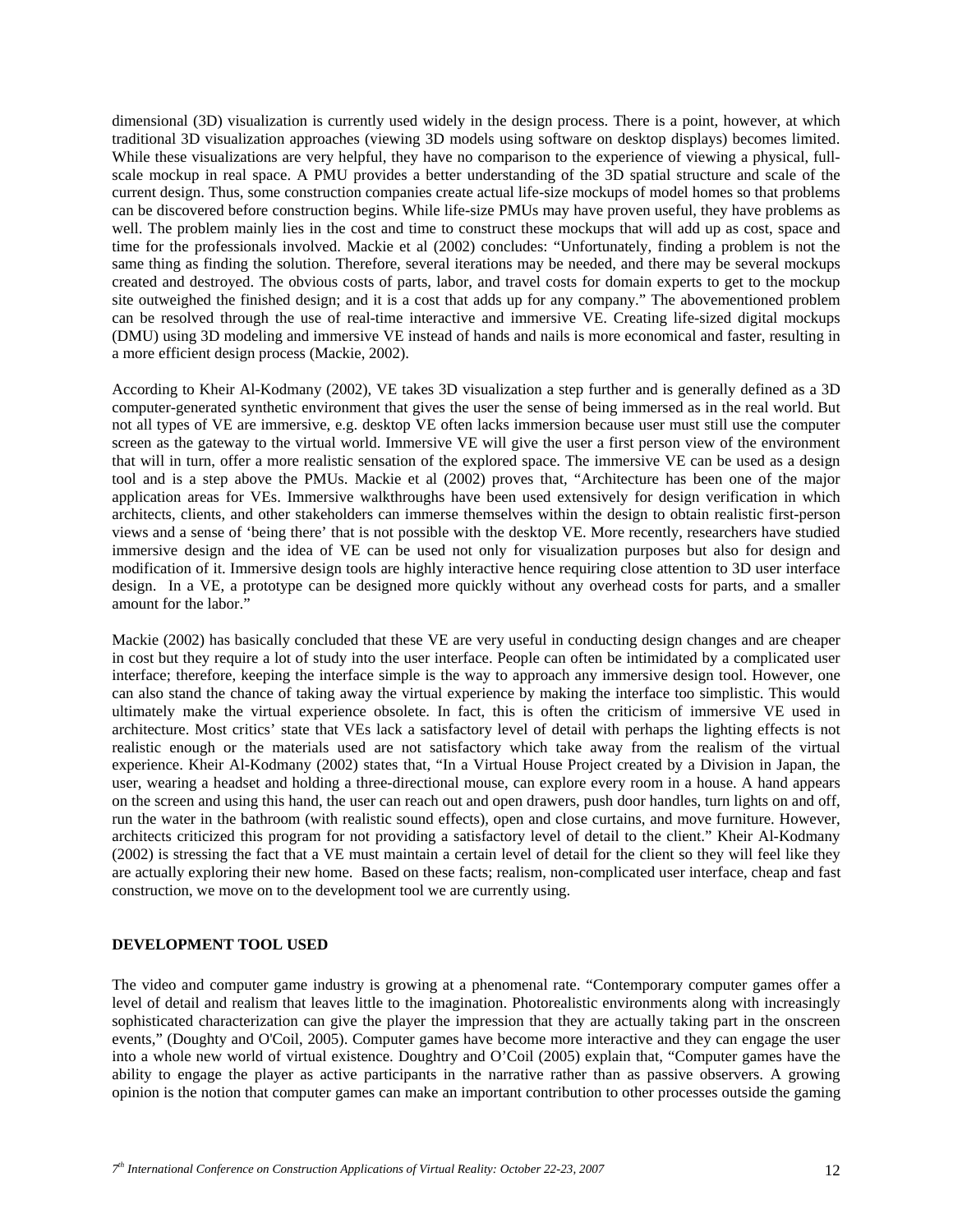field by using these powerful interaction mechanisms." In fact, using these interactive mechanisms is beneficial when creating a VE for home design and visualization.

However, there are still questions to be answered. What system to use and why? Most next generation game engines can cost as much as \$300,000 to license and this would be a big investment and risky for small and medium-sized architectural or design firms. Utilizing low-cost, highly efficient and high performance engine such as the C4Engine would be the answer to this dilemma. The C4Engine license comes with the engine's source, meaning that the user has the ability to customize the features and code to his or her liking. If an architectural company were to purchase the C4Engine, then the engine could be modified to fit the specific needs of that company making it a very powerful tool indeed.

We named our tool as BuildITC4 and currently is being developed on top of the C4Engine. Our goal is to make BuildITC4 a 3D real-time and interactive design tool for architecture and construction visualization purposes. The learning curve of the engine is relatively small in comparison to other engines. The online support and resources are great allowing end-users access to numerous documentations, tutorials and discussion threads. Table 1 compares the features of the C4Engine (the C4Engine is the 4<sup>th</sup> most reviewed engine) to four other most reviewed commercial gaming engines on the market (DevMaster.net, 2007). The reviews are taken from opinions of professional game designers and developers who use the products for commercial purposes.

| Game<br><b>Engine</b> | <b>Developer</b> | <b>Program</b><br>Language | <b>Operating</b><br><b>System</b> | <b>Engine</b><br><b>Features</b> | <b>Stability</b> | <b>Ease of</b><br><b>Use</b> | <b>Support</b> |
|-----------------------|------------------|----------------------------|-----------------------------------|----------------------------------|------------------|------------------------------|----------------|
| Torque                | Garage           | $C/C++/$                   | Windows                           | 3.5/5                            | 3.5/5            | 3/5                          | 3.5/5          |
| Game Engine           | Games            | Torque                     | Linux                             |                                  |                  |                              |                |
|                       |                  | Script                     | MacOS                             |                                  |                  |                              |                |
| TV <sub>3</sub> D     | Truevision3D,    | $C/C++$                    | Windows                           | 4/5                              | 4/5              | 3.5/5                        | 3.5/5          |
| SDK <sub>6</sub>      | <b>LLC</b>       | C#                         |                                   |                                  |                  |                              |                |
|                       |                  | Delphi                     |                                   |                                  |                  |                              |                |
|                       |                  | Visual Basic               |                                   |                                  |                  |                              |                |
|                       |                  | <b>VB.NET</b>              |                                   |                                  |                  |                              |                |
| 3DGameStudio          | Conitec          | $C/C++$                    | Windows                           | 3/5                              | 3.5/5            | 4/5                          | 4/5            |
|                       | Datasystems      | Delphi                     |                                   |                                  |                  |                              |                |
| <b>C4 Engine</b>      | <b>Terathon</b>  | $C/C++$                    | <b>Windows</b>                    | 4.5/5                            | 4.5/5            | 4/5                          | 4.5/5          |
|                       | <b>Software</b>  |                            | <b>MacOS</b>                      |                                  |                  |                              |                |
|                       |                  |                            |                                   |                                  |                  |                              |                |
| Unity                 | Over the Edge    | C#                         | Windows                           | 4.5/5                            | 4.5/5            | 4.5/5                        | 4.5/5          |
|                       |                  | Python                     | MacOS                             |                                  |                  |                              |                |

*Table 1: Comparison between different 3D Game Engines* 

# **THE PROTOTYPE SYSTEM**

The interactive home design application comprises of two main components; software (developed using BuildITC4) and hardware (immersive VE system). The software component consists of the necessary features to support the interactive home design prototype application. The hardware include the Head-Mounted Display (HMD) to allow for immersive display in the VE hence giving users a realistic sense of scale, a 3D-mouse for navigation and interaction in the VE, and a desktop computer (Figure 1).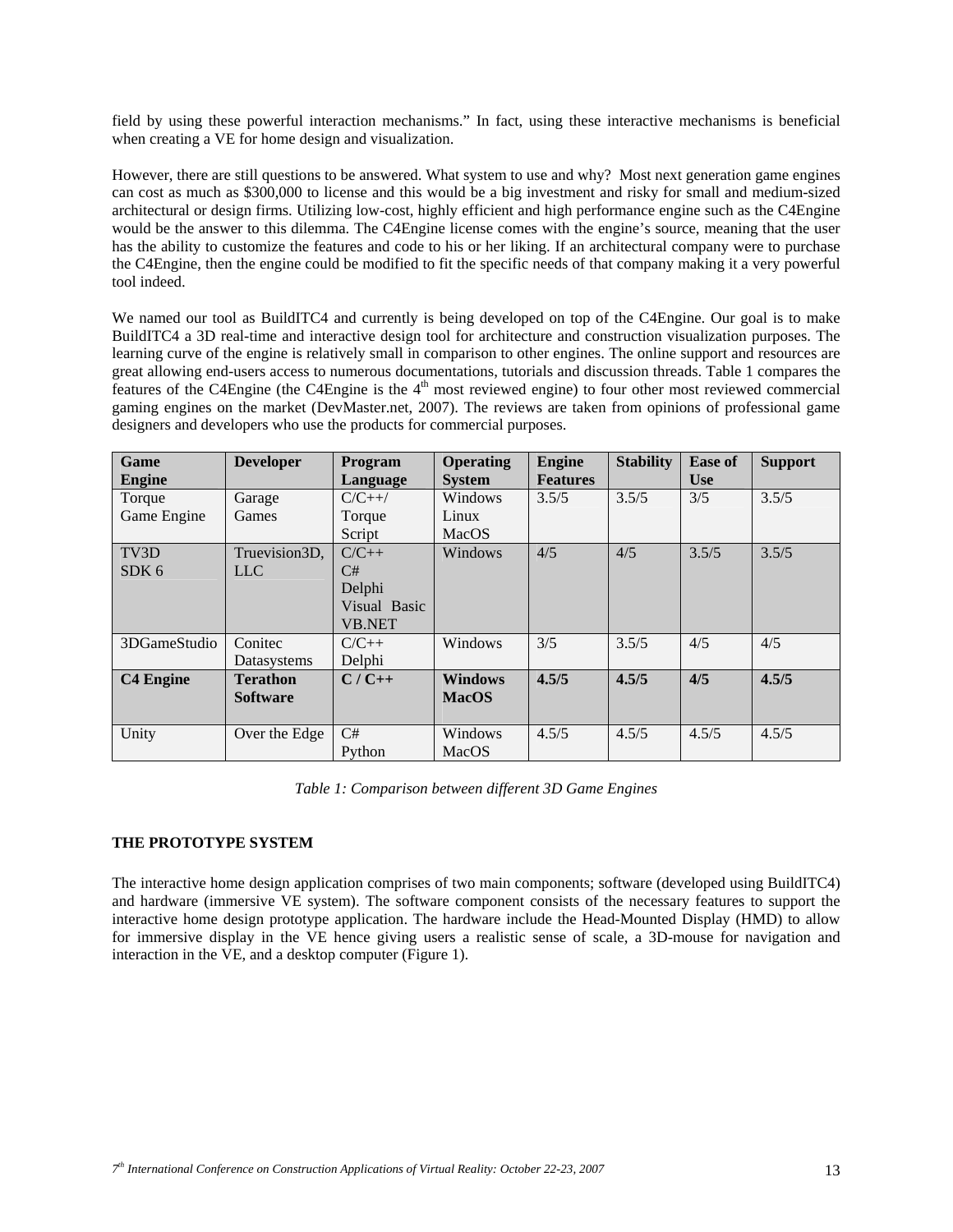

*FIG. 1: The components for the interactive home design application* 

The interactive home design prototype application includes: high resolution material display, various dynamic lighting settings, and interactive panel that gives the user the ability to change materials in real-time. The panels also allow the user to change the different lighting conditions and to take and add certain geometry to the virtual space. These interactive panels are placed in each primary space of the user's virtual home. For instance, most clients are mainly concerned with 3 spaces in their new home: master suite, living room and kitchen. The panel shown in Figure 2 is an example of a living room for a new virtual house. Using this panel, a user will be able to interact with the design and change certain aspects of the room to his/her preferences.



*FIG. 2: Interactive Panel Design* 

The interactive home design prototype application utilizes high resolution textures. The high resolution textures are equipped with bump mapping as well as parallax mapping which give the materials the illusion of depth. A library of these materials is available at the user's disposal for each designated area of the house according to his/her preference of materials. A user is be able to change the material on-the-fly of the walls, floors, ceiling, and other geometries such as countertops, furniture materials, and any other geometry found in the space (Figure 3). Figure 3 shows the different material settings applied for the living room space. Each setting shows a different material combination for the walls, floors, and ceiling. Figure 3 also shows the panel controls of the materials for the walls, floors, and ceilings (depicted by the blue arrow switches). Each time the user click on one of the arrows the texture will change for that object.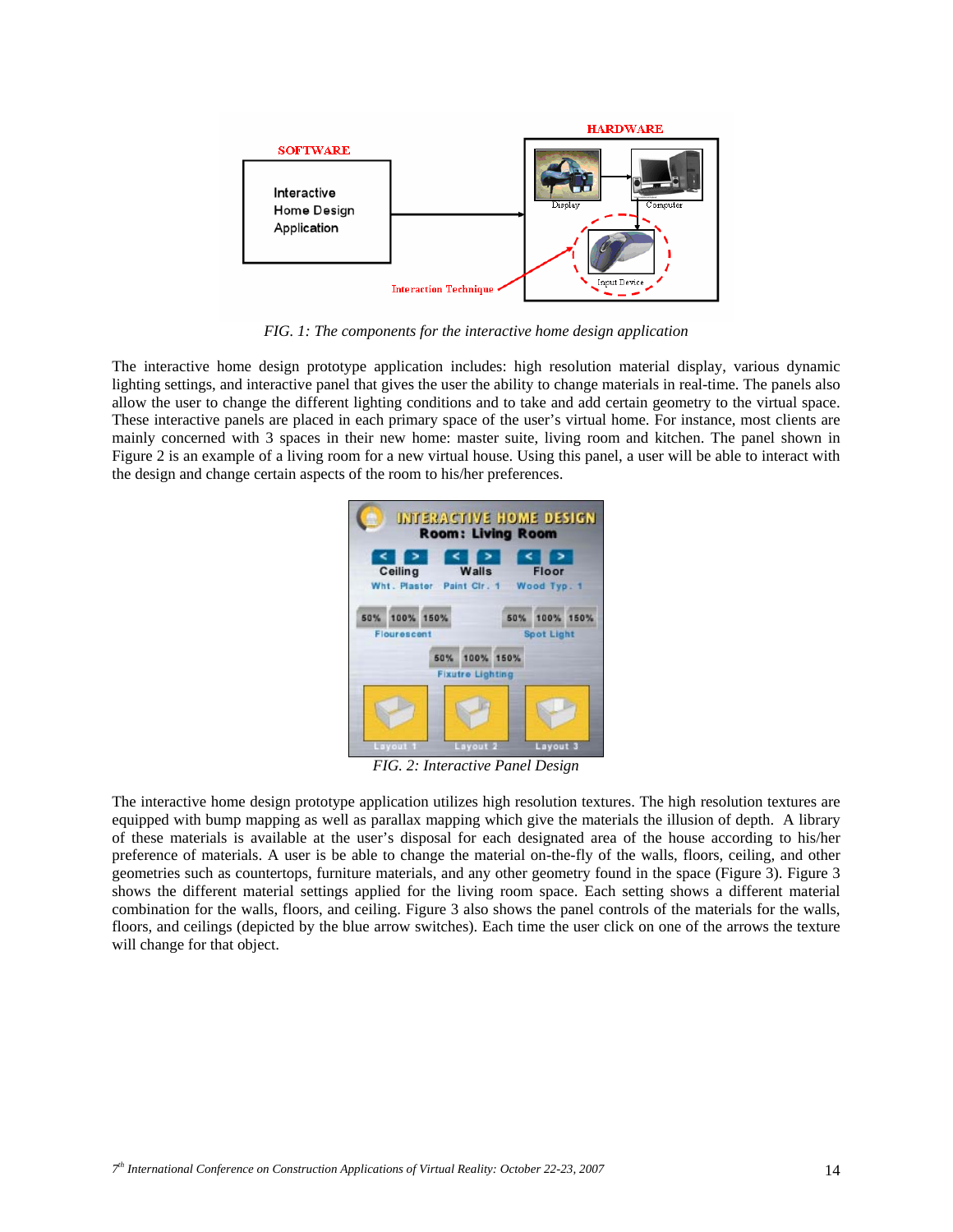

*FIG. 3: Real-time Material Change* 

A user also has the ability to change the lighting conditions for each space. The available lightings are point lighting (Fluorescent), spot lighting (recessed or hanging lights), and also cube light (lighting conditions given off by fixtures such as lamps). A user is able to control the quality of light for each space by selecting different lighting combinations which include the glow intensity of the light (50%, 100% and 150%) and also the number of lights for each room (Figure 4). This will give user the chance to view the different combinations of materials and lighting conditions, the overall atmosphere, and the look and feel of his/her future home.



*FIG. 4: Interactive Lighting Conditions* 

The interactive panels also give a user the chance to make minor layout changes to each space, including the furniture layout and even the subtraction of certain walls from each space. Figure 5 shows an example of three different space layouts that have been created including a basic square layout, chamfered layout, and the third layout has an added closet space. The layout schemes are notified by the switches located on the interactive panels.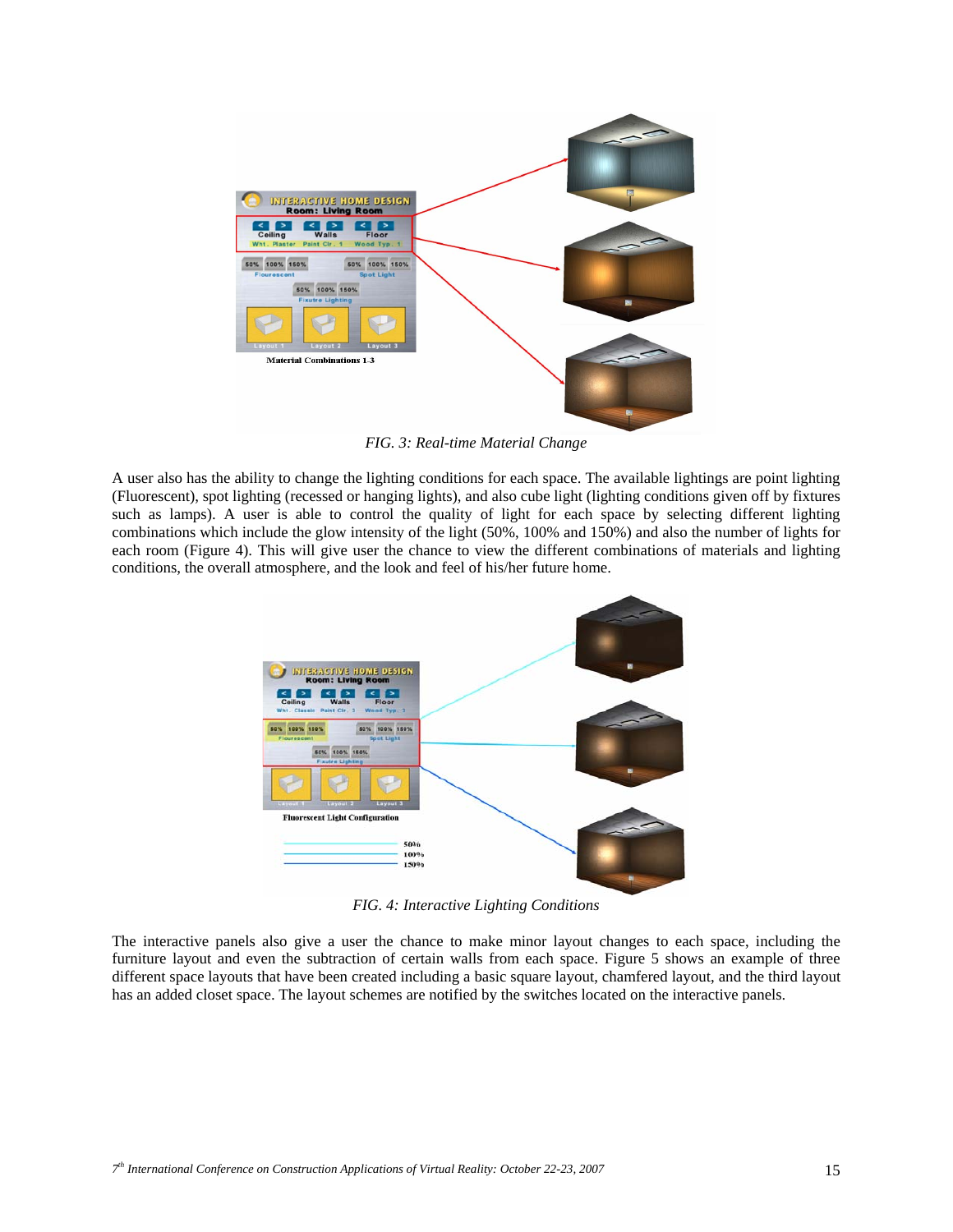

*FIG. 5: Interactive Layout* 

The interactive home design application is deployed in an immersive VE system. A user has the ability to navigate from a first-person viewpoint in real-time of his/her future home in the VE. The immersive VE system will give user the feeling of immersion within the virtual home hence improving the overall sense of the spatial layout and scale as well as the design scheme used for his/her home. In this immersive VE setup, the eMagin's Z800 HMD is used as the immersive VE display and user navigates in the VE using a 3D mouse. Each mouse button is set to perform a different function; such as, movement in all directions as well as the ability to execute different commands on the interactive panels. By using this setup, the user's VE experience is no longer hindered by a desktop computer, keyboard and mouse; allowing for better and natural navigation in the VE.

#### **DEVELOPMENT OF THE PROTOTYPE APPLICATION**

The development process began with 3D CAD modeling. The 3D CAD model of the house was developed in 3D Max since it supports exporting to the Collada file format. Once 3D modeling is completed, the 3D CAD model is imported into BuildITC4 in pieces to allow for proper geometry organization, zoning and texturing. In the interest of real-time rendering optimization, each room is placed in a separate zone (Figure 6 and Figure 7). Each room consists of its own walls, ceiling, and floor hence resulting in double-hulled walls. This method of double-hulled wall is similar to real-world conditions where each wall has thickness (or depth). Doors and windows (openings) are placed in the transition zones because they allow user to transit (enter or exit) from one zone to another.



*FIG. 6: Different zones for each room) FIG. 7: 3D Wall Layout* 

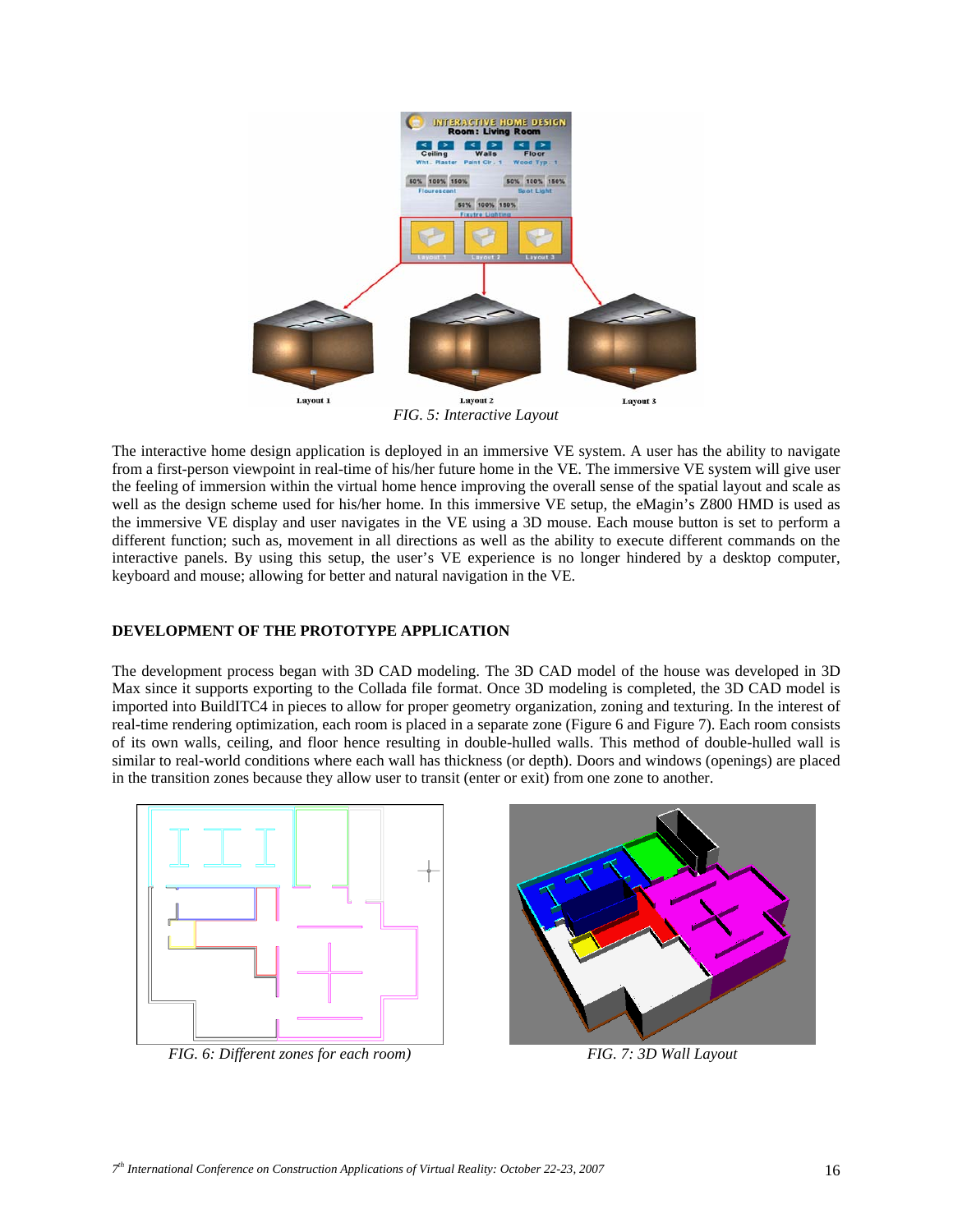

*FIG. 8: Zoned Structure* 

Figure 8 shows a structure that is zoned for maximum rendering speed and quality. Once zoning is completed, the next step is to texture the geometry using the material manager. If the textures needed for the model are not available in the material browser, they must be imported using similar methods that are used for the geometries. The textures must be to the powers of 2 (128x128, 256x256, 512x256 etc.) and in the Targa (TGA) file format. The texture files can be imported individually or collectively into the material browser. The C4Engine has the ability to import and create several different types of textures including normal maps, transparent textures, and parallax map to name a few. Figure 9 and Figure 10 are examples of a normal color (diffuse) texture and its normal map respectively.



*FIG. 9: Diffuse Map 256x256 FIG. 10: Normal Map 256x256* 

Once modeling and texturing are completed, lightings are given to each zone for dynamic lighting and shadow effects. There are five different light sources: Point Lighting, Spot Lighting, Cube Lighting, Depth Lighting, and Infinite Lighting. Each serve a specific purpose: Point lights are basically light bulbs while Spot lights are mainly used to represent flash lights or hanging lights. Cube lights are used to emit light from fixtures such as lamps or lanterns using baked lighting techniques or shadow maps, and Depth or Infinite Lighting can be used to simulate sunlight. The only difference between a Depth Light and Infinite light is that a Depth light can use a shadow map to essentially fake dynamic lightings.

With all the basic viewing elements put in placed, the interactive elements for the home design prototype application are then added. Panels are constructed from scratch using the panel editor. The panel is constructed (Figure 11) with the appropriate graphical user interface (GUI) design. Each panel is a controller of interaction and is attached to a "Connector" (light, geometry, etc.) using the "Select Connect" tool in the world editor interface which results in a certain action or method being executed upon request. In this prototype, the Panel (Controller) is equipped with several connectors for the lights, materials and layout and upon selecting certain switches on the Panel a method is performed in real time (Figure 12). The methods are assigned to each switch on the panel using the visual script editor (Figure 13). The script editor contains several functions that can be assigned to each switch of the panel, such as calling a function for execution or stopping a function.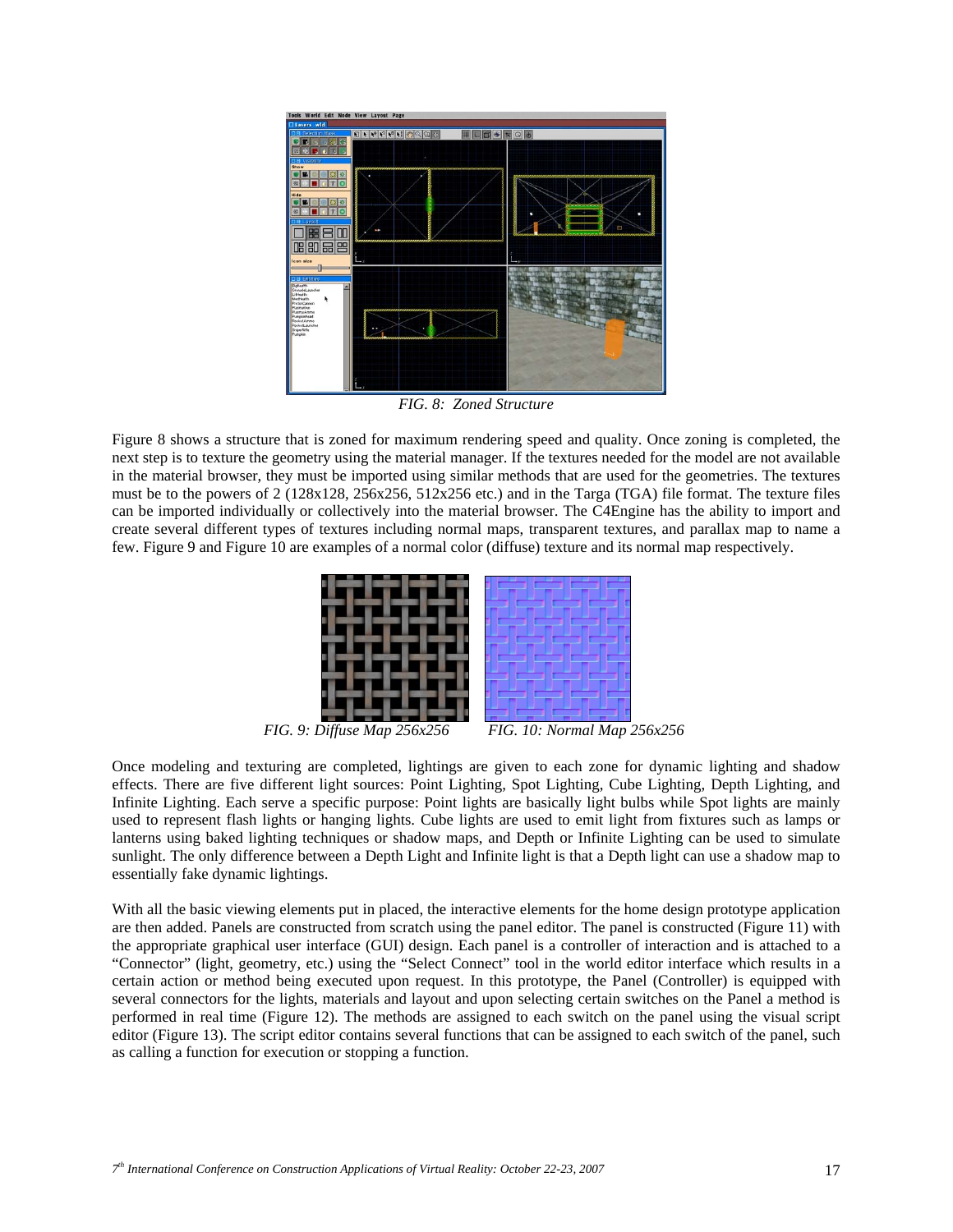

*FIG. 11: C4 Interactive Panel Editor* 



Once all interactions have been defined the prototype application is complete. Figure 14 the features and components of the interactive home design prototype system.



*FIG. 14: Prototype Features and Components* 

#### **CONCLUSION**

In conclusion, the current state of home design relies heavily on the communication between the architect and the client. It is the responsibility of the architect to ensure that clients completely understand the design aspect of ones future home. It is often the case that a bad design is not bad but rather it was misinterpretation by either the client or the architect. An architect often communicates with the client through the use of 2D architectural drawings. This can be a challenge for new home owners because the correct understanding and visualization of the drawings can take years to master. Architects have tried to remedy this by offering clients to view photorealistic still renderings and walkthrough movies of their future home. These rendered images may give clients more understanding of the design but they do not allow clients to interact with them, making them seem permanent to clients. It is often the case that